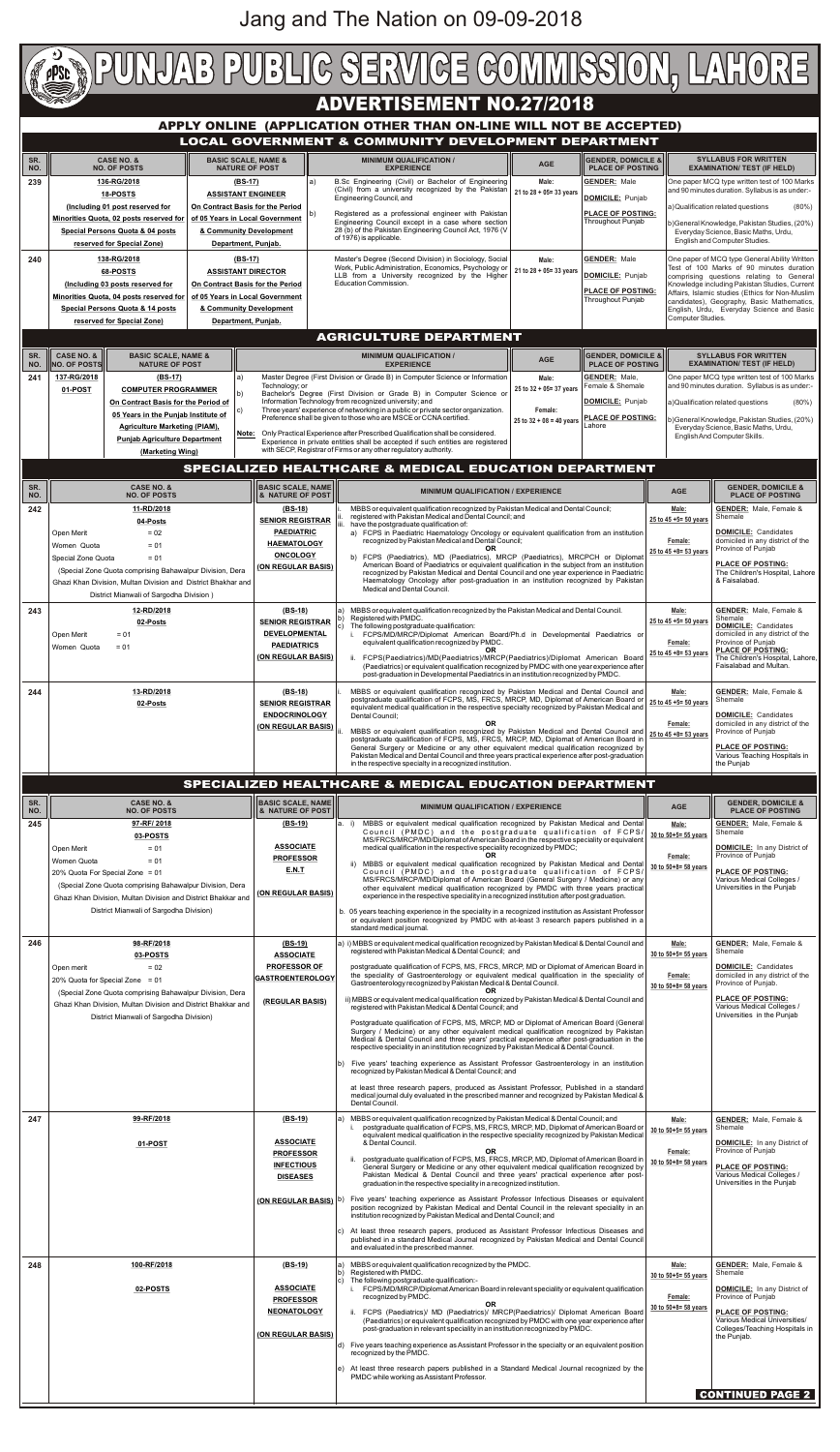| SR.<br>NO. | <b>CASE NO. &amp;</b><br><b>NO. OF POSTS</b>                                  | <b>BASIC SCALE, NAME</b><br>& NATURE OF POST                                                                            | <b>MINIMUM QUALIFICATION / EXPERIENCE</b>                                                                                                                                                                                                                                                                                                                                                                                                                                                                                                                                                                                                                                                                                                                                                                                                                                                                                                                                                                                                                                                                                                                               | <b>AGE</b>                                                          | <b>GENDER, DOMICILE &amp;</b><br><b>PLACE OF POSTING</b>                                                                                                                                                                                  |
|------------|-------------------------------------------------------------------------------|-------------------------------------------------------------------------------------------------------------------------|-------------------------------------------------------------------------------------------------------------------------------------------------------------------------------------------------------------------------------------------------------------------------------------------------------------------------------------------------------------------------------------------------------------------------------------------------------------------------------------------------------------------------------------------------------------------------------------------------------------------------------------------------------------------------------------------------------------------------------------------------------------------------------------------------------------------------------------------------------------------------------------------------------------------------------------------------------------------------------------------------------------------------------------------------------------------------------------------------------------------------------------------------------------------------|---------------------------------------------------------------------|-------------------------------------------------------------------------------------------------------------------------------------------------------------------------------------------------------------------------------------------|
| 249        | 101-RF/2018<br>02-POSTS<br>(including 01 post<br>reserved for women<br>quota) | (BS-19)<br><b>ASSOCIATE</b><br><b>PROFESSOR OF</b><br><b>CARDIAC SURGERY</b><br>(REGULAR BASIS)                         | MBBS or equivalent medical qualification recognized by Pakistan Medical and Dental Council (PMDC) and the postgraduate<br>a) i.<br>qualification of FCPS / MS / FRCS / MRCP / MD /Diplomat of American Board in the respective specialty or equivalent medical<br>qualification in the respective specialty recognized by PMDC;<br>OR.<br>ii. MBBS or equivalent medical qualification recognized by Pakistan Medical and Dental Council (PMDC) and the postgraduate<br>qualification of FCPS/ MS /FRCS /MRCP /MD /Diplomat of American Board (General Surgery / Medicine) or any other equivalent<br>medical qualification recognized by PMDC with three years practical experience in the respective specialty in a recognized<br>institution after post graduation.<br>b) 05 years teaching experience in the specialty in a recognized institution as Assistant Professor or equivalent position recognized by<br>PMDC with at least 3 research papers published in a standard medical journal.                                                                                                                                                                     | Male:<br>30 to 50+5= 55 years<br>Female:<br>30 to 50+8= 58 years    | <b>GENDER: Male, Female &amp;</b><br>Shemale<br><b>DOMICILE:</b> Candidates<br>domiciled in any district of the<br>Province of Punjab<br><b>PLACE OF POSTING:</b><br>Various Teaching Medical<br>Universities / Colleges in the<br>Punjab |
| 250        | 102-RF/2018<br>01-POST                                                        | $(BS-19)$<br><b>ASSOCIATE</b><br><b>PROFESSOR OF</b><br><b>RADIOTHERAPY</b><br>(REGULAR BASIS)                          | MBBS or equivalent medical qualification recognized by Pakistan Medical and Dental Council (PMDC) and the postgraduate<br> a) i.<br>qualification of FCPS / MS / FRCS / MRCP / MD / Diplomat of American Board in the respective specialty or equivalent medical<br>qualification in the respective specialty recognized by PMDC;<br>OR.<br>ii. MBBS or equivalent medical qualification recognized by Pakistan Medical and Dental Council (PMDC) and the postgraduate<br>qualification of FCPS/MS/FRCS/MRCP/MD/Diplomat of American Board (General Surgery / Medicine) or any other equivalent<br>medical qualification recognized by PMDC with three years practical experience in the respective specialty in a recognized<br>institution after post graduation.<br>b) 05 years teaching experience in the specialty in a recognized institution as Assistant Professor or equivalent position recognized by<br>PMDC with at least 3 research papers published in a standard medical journal.                                                                                                                                                                        | Male:<br>30 to 50+5= 55 years<br>Female:<br>30 to 50+8= 58 years    | <b>GENDER:</b> Male, Female &<br>Shemale<br><b>DOMICILE:</b> Candidates<br>domiciled in any district of the<br>Province of Punjab<br><b>PLACE OF POSTING:</b><br>Various Medical Universities /<br>Colleges in the Punjab                 |
| 251        | 103-RF/2018<br>01-POST                                                        | $(BS-19)$<br><b>ASSOCIATE</b><br><b>PROFESSOR</b><br><b>PAEDIATRIC</b><br><b>GASTROENTEROLOGY</b><br>(ON REGULAR BASIS) | MBBS or equivalent qualification recognized by the PMDC.<br>a)<br>Registered with PMDC.<br> b)<br>The following postgraduate qualification:<br>c)<br>FCPS/MD/MRCP/Diplomat American Board in relevant speciality or equivalent qualification recognized by PMDC.<br><b>OR</b><br>FCPS (Paediatrics)/, MD (Paediatrics)/ MRCP(Paediatrics)/ Diplomat American Board (Paediatrics) or equivalent qualification<br>recognized by PMDC with one year experience after post-graduation in relevant speciality in an institution recognized by PMDC.<br>Five years experience as Assistant Professor in Paediatric Gastroenterology in an Institution recognized by PMDC; and<br>d)<br>e) At least three research papers published in a standard medical journal recognized by PMDC while working as Assistant Professor.                                                                                                                                                                                                                                                                                                                                                     | Male:<br>30 to 50+5= 55 years<br>Female:<br>30 to 50+8= 58 years    | <b>GENDER:</b> Male, Female &<br>Shemale<br><b>DOMICILE:</b> In any District of<br>Province of Punjab<br><b>PLACE OF POSTING:</b><br>The Children Hospital, Lahore,<br>Multan & Faisalabad.                                               |
| 252        | 104-RF/2018<br>01-POST                                                        | (BS-19)<br><b>ASSOCIATE</b><br><b>PROFESSOR OF</b><br><b>PREVENTIVE</b><br><b>PAEDIATRIC</b><br>(REGULAR BASIS)         | a) i. MBBS or equivalent medical qualification recognized by Pakistan Medical and Dental Council (PMDC) and the postgraduate<br>qualification of FCPS / MS / FRCS / MRCP / MD / Diplomat of American Board in the respective specialty or equivalent medical<br>qualification in the respective specialty recognized by PMDC;<br><b>OR</b><br>MBBS or equivalent medical qualification recognized by Pakistan Medical and Dental Council (PMDC) and the postgraduate<br>qualification of FCPS/ MS /FRCS /MRCP /MD /Diplomat of American Board (General Surgery / Medicine) or any other equivalent<br>medical qualification recognized by PMDC with three years practical experience in the respective specialty in a recognized institution<br>after post graduation.<br>05 years teaching experience in the specialty in a recognized institution as Assistant Professor or equivalent position recognized by<br>PMDC with at least 3 research papers published in a standard medical journal.                                                                                                                                                                        | Male:<br>30 to 50+5= 55 years<br>Female:<br>30 to 50+8= 58 years    | <b>GENDER:</b> Male, Female &<br>Shemale<br><b>DOMICILE:</b> Candidates<br>domiciled in any district of the<br>Province of Punjab<br><b>PLACE OF POSTING:</b><br>Various Medical Colleges /<br>Universities in the Punjab                 |
| 253        | 107-RF/2018<br>01-POST                                                        | $(BS-19)$<br><b>ASSOCIATE</b><br><b>PROFESSOR</b><br><b>ELECTROPHYSIOLOGY</b><br>(REGULAR BASIS)                        | a) i) MBBS or equivalent qualification recognized by Pakistan Medical and Dental Council; and<br>Postgraduate qualification of FCPS, MS, FRCS, MRCP, MD, Diplomat of American Board or equivalent medical qualification in the<br>ii)<br>respective speciality recognized by Pakistan Medical and Dental Council (PMDC);<br>OR.<br>Postgraduate qualification of FCPS, MS, FRCS, MRCP, MD, Diplomat of American Board in General Surgery or Medicine or any other<br>equivalent qualification recognized by Pakistan Medical and Dental Council and three years' practical experience after post-graduation<br>in the respective speciality in a recognized institution.<br>Five years' Teaching experience as Assistant Professor Electrophysiology or equivalent position recognized by Pakistan Medical and<br>Dental Council in the relevant speciality in an institution recognized by Pakistan Medical and Dental Council; and<br>At least three research papers, produced as Assistant Professor Electrophysiology and published in a standard Medical Journal<br>C)<br>recognized by Pakistan Medical and Dental Counciland evaluated in the prescribed manner. | Male:<br>$30$ to $50+5=55$ years<br>Female:<br>30 to 50+8= 58 years | <b>GENDER:</b> Male, Female &<br>Shemale<br><b>DOMICILE:</b> Candidates<br>domiciled in any district of the<br>Province of Punjab<br><b>PLACE OF POSTING:</b><br>Various Teaching Hospitals in<br>the Punjab                              |

 $\boxed{\mathsf{Page-2}}$ **AND PUNJAB PUBLIC SERVICE COMMISSION, LAHORE** 

# **SPECIALIZED HEALTHCARE & MEDICAL EDUCATION DEPARTMENT**

NOTE:- **Applicants for the posts mentioned from Sr. No.245 to Sr. No.253 are directed to provide hard copy of their on-line application form alongwith two photocopy sets of all relevant documents & Research Papers upto 27-09-2018 failing which their applications will be treated as rejected.**

|            | SPECIALIZED HEALTHCARE & MEDICAL EDUCATION DEPARTMENT                                                                                                                                                                                                                              |                                                                        |          |                                                                                                                                                                                                                                                                                                                                                                                                                                                                         |                                      |                                                                                                                                                    |  |  |
|------------|------------------------------------------------------------------------------------------------------------------------------------------------------------------------------------------------------------------------------------------------------------------------------------|------------------------------------------------------------------------|----------|-------------------------------------------------------------------------------------------------------------------------------------------------------------------------------------------------------------------------------------------------------------------------------------------------------------------------------------------------------------------------------------------------------------------------------------------------------------------------|--------------------------------------|----------------------------------------------------------------------------------------------------------------------------------------------------|--|--|
| SR.<br>NO. | <b>CASE NO. &amp;</b><br><b>NO. OF POSTS</b>                                                                                                                                                                                                                                       | <b>BASIC SCALE, NAME</b><br>& NATURE OF POST                           |          | <b>MINIMUM QUALIFICATION / EXPERIENCE</b>                                                                                                                                                                                                                                                                                                                                                                                                                               | <b>AGE</b>                           | <b>GENDER, DOMICILE &amp;</b><br><b>PLACE OF POSTING</b>                                                                                           |  |  |
| 254        | 29-RE/2018<br>01-POST                                                                                                                                                                                                                                                              | $(BS-18)$<br><b>ASSISTANT</b><br><b>PROFESSOR</b><br><b>PAEDIATRIC</b> | C)       | MBBS or equivalent qualification recognized by the PMDC.<br>Registered with PMDC.<br>The following postgraduate qualification:<br>I) FCPS/MS/FRCS/Diplomat American Board in Paediatric E.N.T or equivalent qualification<br>recognized by PMDC.                                                                                                                                                                                                                        | Male:<br>25 to 45 +5= 50 years       | <b>GENDER:</b> All (Male, Female &<br>Shemale)<br><b>DOMICILE:</b> Any district of the                                                             |  |  |
|            |                                                                                                                                                                                                                                                                                    | <b>ENT</b><br>(on regular basis)                                       |          | OR.<br>II) FCPS/MS/FRCS/Diplomat American Board or equivalent qualification recognized by<br>PMDC in E.N.T with one year experience after post graduation in Paediatric E.N.T in an<br>institution recognized by PMDC.<br>d) Three years experience after Postgraduation in Paediatric E.N.T in an institution recognized<br>by PMDC.                                                                                                                                   | Female:<br>25 to 45 +8= 53 years     | Province of Punjab<br><b>PLACE OF POSTING:</b><br>The Children's Hospital, Lahore,<br>Multan and Faisalabad                                        |  |  |
| 255        | 30-RE/2018<br>05-POSTS                                                                                                                                                                                                                                                             | (BS-18)<br><b>ASSISTANT</b><br><b>PROFESSOR</b>                        |          | MBBS or equivalent medical qualification recognized by Pakistan Medical & Dental Council<br>(PMDC) and the postgraduate qualification of FCPS/MS/FRCS/MRCP/MD/Diplomat of<br>American Board in the respective speciality or equivalent medical qualification in the respective<br>specialty recognized by PMDC;                                                                                                                                                         | Male:<br>25 to 45 +5= 50 years       | <b>GENDER:</b> All (Male, Female &<br>Shemale)<br><b>DOMICILE:</b> Any district of the                                                             |  |  |
|            | (including 02 Posts of Women Quota and 01 Post of Special<br>Zone Quota comprising Bahawalpur Division, D.G Khan<br>Division, Multan Division and District Bhakkar and District<br>Mianwali of Sargodha Division)                                                                  | <b>UROLOGY</b><br>(on regular basis)                                   |          | <b>OR</b><br>(ii) MBBS or equivalent medical qualification recognized by Pakistan Medical & Dental Council<br>(PMDC) and the postgraduate qualification of FCPS/MS/FRCS/MRCP/MD/Diplomat of<br>American Board (General Surgery / Medicine) or any other equivalent medical qualification<br>recognized by PMDC with three years practical experience in the respective specialty in a<br>recognized institution after post graduation.                                  | Female:<br>25 to $45 + 8 = 53$ years | Province of Punjab<br><b>PLACE OF POSTING:</b><br>Various Medical Universities /<br>Colleges in the Punjab                                         |  |  |
| 256        | 31-RE/2018<br>01-POST                                                                                                                                                                                                                                                              | (BS-18)<br><b>ASSISTANT</b><br><b>PROFESSOR</b><br><b>PAEDIATRIC</b>   | b)<br>C) | MBBS or equivalent qualification recognized by the PMDC.<br>Registered with PMDC.<br>The following postgraduate qualification:<br>I) FCPS/MD/MRCP/Diplomat American Board in relevant speciality or equivalent qualification<br>recognized by PMDC.                                                                                                                                                                                                                     | Male:<br>25 to 45 +5= 50 years       | <b>GENDER: All (Male, Female &amp;</b><br>Shemale)<br><b>DOMICILE:</b> Any district of the<br>Province of Puniab                                   |  |  |
|            |                                                                                                                                                                                                                                                                                    | <b>NEUROLOGY</b><br>(on regular basis)                                 | d)       | <b>OR</b><br>II) FCPS(Paediatrics)/MD(Paediatrics)/MRCP(Paediatrics)/Diplomat American Board<br>(Paediatrics) or equivalent qualification recognized by PMDC with one year experience after<br>post graduation in relevant speciality in an institution recognized by PMDC.<br>Three years experience after Postgraduation in the relevant speciality in an institution<br>recognized by PMDC.                                                                          | Female:<br>25 to $45 + 8 = 53$ years | <b>PLACE OF POSTING:</b><br>Various Children's Hospitals in<br>the Punjab                                                                          |  |  |
| 257        | 32-RE/2018<br>02-POSTS                                                                                                                                                                                                                                                             | $(BS-18)$<br><b>ASSISTANT</b><br><b>PROFESSOR</b>                      |          | MBBS or equivalent medical qualifications recognized by the PMDC and the following<br>postgraduate qualifications in the subject:-<br>D.Sc., Ph.D., FCPS, M.Phil. (Pak); or equivalent qualifications recognized by the PMDC.<br>Credit will be given for original research work published in a standard medical journal and<br>teaching experience in recognized institution.                                                                                          | Male:<br>25 to 45 +5= 50 years       | <b>GENDER:</b> All (Male, Female &<br>Shemale)<br><b>DOMICILE:</b> Any district of the<br>Province of Punjab                                       |  |  |
|            |                                                                                                                                                                                                                                                                                    | <b>IMMUNOLOGY</b><br>(on regular basis)                                |          | (ii) If none with above qualifications is available then:-<br>Postgraduate Minor Diploma in the subject recognized by the PMDC and 3 years teaching<br>experience as Demonstrator:<br>Credit will be given for original research work published in a standard medical journal.                                                                                                                                                                                          | Female:<br>25 to 45 +8= 53 years     | <b>PLACE OF POSTING:</b><br>Various Teaching Medical<br>Universities/Colleges in the<br>Punjab                                                     |  |  |
| 258        | 33-RE/2018<br>07-POSTS<br>(including 01 Post of Special Persons Quota, 03 Posts of                                                                                                                                                                                                 | (BS-18)<br><b>ASSISTANT</b><br><b>PROFESSOR</b><br><b>BIOCHEMISTRY</b> |          | (i) MBBS or equivalent medical qualifications recognized by the PMDC and the following<br>postgraduate qualifications in the subject:-<br>D.Sc., Ph.D., M.Phil. (Pak); or equivalent qualifications recognized by the PMDC.<br>Credit will be given for original research work published in a standard medical journal and<br>teaching experience in recognized institution.                                                                                            | Male:<br>25 to 45 +5= 50 years       | <b>GENDER:</b> All (Male, Female &<br>Shemale)<br><b>DOMICILE:</b> Any district of the<br>Province of Punjab                                       |  |  |
|            | Women Quota and 01 Post of Special Zone Quota comprising<br>Bahawalpur Division, D.G Khan Division, Multan Division and<br>District Bhakkar and District Mianwali of Sargodha Division)                                                                                            | (on regular basis)                                                     |          | (ii) If none with above qualifications is available then:-<br>Post-graduate Minor Diploma in the subject recognized by the PMDC and 3 years teaching<br>experience as Demonstrator:<br>Credit will be given for original research work published in a standard medical journal.                                                                                                                                                                                         | Female:<br>25 to 45 +8= 53 years     | <b>PLACE OF POSTING:</b><br>Various Medical Universities /<br>Colleges in the Punjab                                                               |  |  |
| 259        | 34-RE/2018<br>06-POSTS<br>(including 01 Post of Special Persons Quota, 03 Posts of                                                                                                                                                                                                 | $(BS-18)$<br><b>ASSISTANT</b><br><b>PROFESSOR</b>                      |          | MBBS or equivalent medical qualifications recognized by the PMDC and the following<br>postgraduate qualifications in the subject:-<br>D.Sc., Ph.D., M.D., M.Phil. (Pak); or equivalent qualifications recognized by the PMDC.<br>Credit will be given for original research work published in a standard medical journal and                                                                                                                                            | Male:<br>25 to 45 +5= 50 years       | <b>GENDER:</b> All (Male, Female &<br>Shemale)<br><b>DOMICILE:</b> Any district of the                                                             |  |  |
|            | Women Quota and 01 Post of Special Zone Quota comprising<br>Bahawalpur Division, D.G Khan Division, Multan Division and<br>District Bhakkar and District Mianwali of Sargodha Division)                                                                                            | <b>PHARMACOLOGY</b><br>(on regular basis)                              |          | teaching experience in recognized institution.<br>(ii) If none with above qualifications is available then:-<br>Postgraduate Minor Diploma in the subject recognized by the PMDC and 3 years teaching<br>experience as Demonstrator:<br>Credit will be given for original research work published in a standard medical journal.                                                                                                                                        | Female:<br>25 to 45 +8= 53 years     | Province of Punjab<br><b>PLACE OF POSTING:</b><br>Various Medical Universities /<br>Colleges in the Punjab                                         |  |  |
| 260        | 35-RE/2018<br>11-POSTS                                                                                                                                                                                                                                                             | $(BS-18)$<br><b>ASSISTANT</b>                                          |          | MBBS or equivalent medical qualification recognized by Pakistan Medical & Dental Council<br>(PMDC) and the postgraduate qualification of FCPS/MS/FRCS/MRCP/MD/Diplomat of<br>American Board in the respective speciality or equivalent medical qualification in the respective                                                                                                                                                                                          | Male:<br>25 to 45 +5= 50 years       | <b>GENDER:</b> All (Male, Female &<br>Shemale)                                                                                                     |  |  |
|            | (including 01 Post of Special Persons Quota, 01 Post of<br>Minority Quota, 04 Posts of Women Quota and 02 Posts of<br>Special Zone Quota comprising Bahawalpur Division, D.G<br>Khan Division, Multan Division and District Bhakkar and District<br>Mianwali of Sargodha Division) | <b>PROFESSOR</b><br><b>ANESTHESIA</b><br>(On regular basis)            |          | specialty recognized by PMDC;<br><b>OR</b><br>(Ii) MBBS or equivalent medical qualification recognized by Pakistan Medical & Dental Council<br>(PMDC) and the postgraduate qualification of FCPS/MS/FRCS/MRCP/MD/Diplomat of<br>American Board (General Surgery / Medicine) or any other equivalent medical qualification<br>recognized by PMDC with three years practical experience in the respective specialty in a<br>recognized institution after post graduation. | Female:<br>25 to 45 +8= 53 years     | <b>DOMICILE:</b> Any district of the<br>Province of Punjab<br><b>PLACE OF POSTING:</b><br>Various Medical Universities /<br>Colleges in the Punjab |  |  |
| 261        | 36-RE/2018                                                                                                                                                                                                                                                                         | $(BS-18)$<br><b>ASSISTANT</b>                                          |          | MBBS or equivalent medical qualification recognized by Pakistan Medical & Dental Council<br>(PMDC) and the postgraduate qualification of FCPS/MS/FRCS/MRCP/MD/Diplomat of<br>American Board in the respective speciality or equivalent medical qualification in the respective                                                                                                                                                                                          | Male:<br>25 to 45 +5= 50 years       | <b>GENDER:</b> All (Male, Female &<br>Shemale)                                                                                                     |  |  |
|            | 02-POSTS<br>(Including 01 post of Special Person Quota and 01 post of<br>Women Quota)                                                                                                                                                                                              | <b>PROFESSOR</b><br><b>RADIOLOGY</b><br>(On regular basis)             |          | specialty recognized by PMDC;<br>OR<br>(ii) MBBS or equivalent medical qualification recognized by Pakistan Medical & Dental Council<br>(PMDC) and the postgraduate qualification of FCPS/MS/FRCS/MRCP/MD/ Diplomat of<br>American Board (General Surgery / Medicine) or any other equivalent medical qualification<br>recognized by PMDC with three years practical experience in the respective specialty in a                                                        | Female:<br>25 to 45 +8= 53 years     | <b>DOMICILE:</b> Any district of the<br>Province of Punjab<br><b>PLACE OF POSTING:</b><br>Various Medical Universities /<br>Colleges in the Punjab |  |  |
|            |                                                                                                                                                                                                                                                                                    |                                                                        |          | recognized institution after post graduation.                                                                                                                                                                                                                                                                                                                                                                                                                           |                                      | <b>CONTINUED PAGE 3</b>                                                                                                                            |  |  |